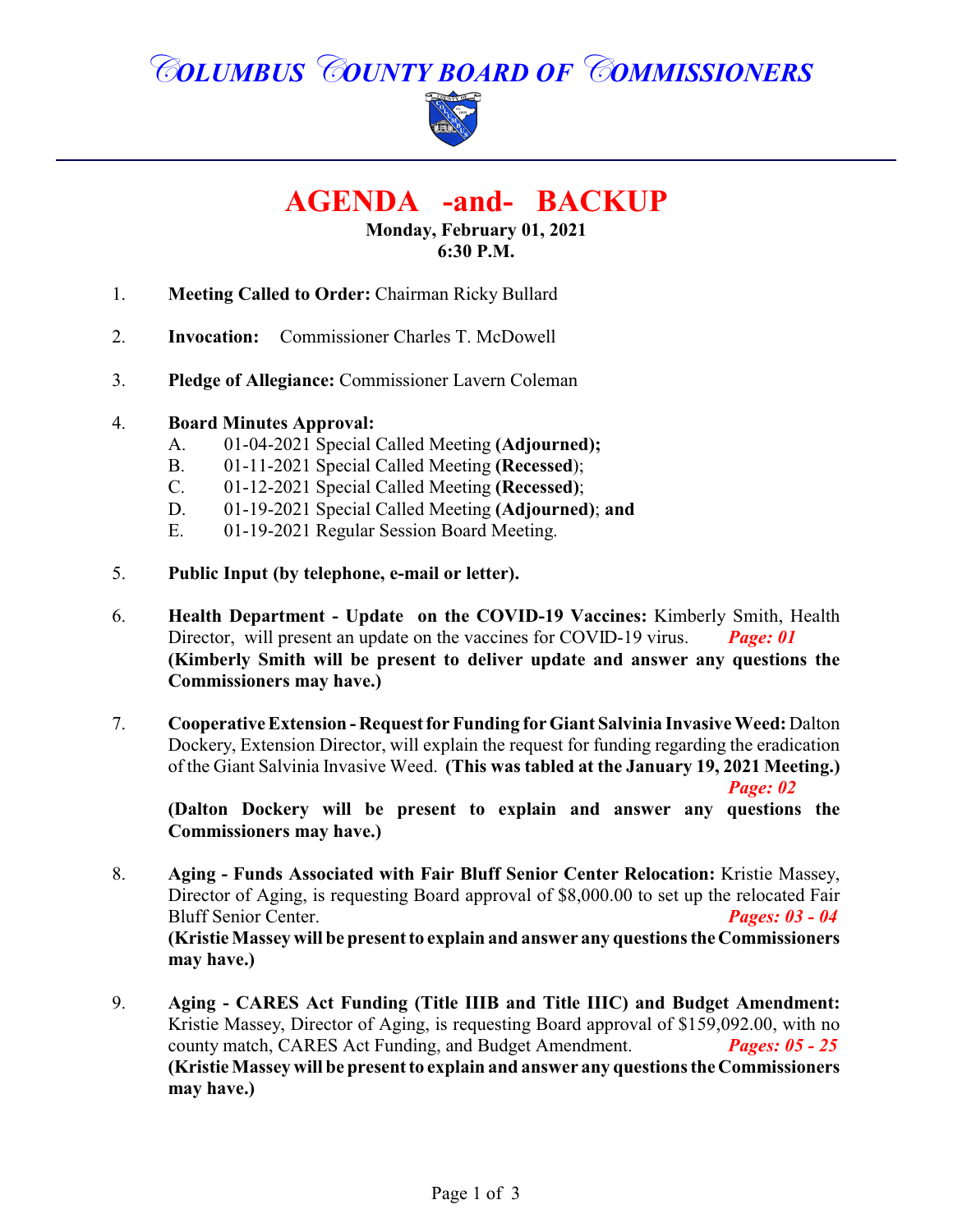- 10. **Aging -CARES Act Funding (FCSP), and Budget Amendment:**Kristie Massey, Director of Aging, is requesting Board approval of \$33,285.00, with no County match, for CARES Act Funding (FCSP). *Pages: 27 - 44* **(Kristie Massey will be present to explain and answer any questions the Commissioners may have.)**
- 11. **Airport - Airport Grant Agreement 36237.53.16.1:** Phil Edwards, Airport Director, is requesting Board approval of the grant agreement for Project Number: 36237.53.16.1, 100% grant funded for \$105,960. *Pages: 45 - 59* **(Phil Edwards will be present to explain and answer any questions the Commissioners may have.)**
- 12. **Airport - Airport Grant Agreement 36237.53.16.2:** Phil Edwards, Airport Director, is requested Board approval of the grant agreement for Project Number: 36237.53.16.2, 100% grant funded for \$45,015. . *Pages: 60 - 74* **(Phil Edwards will be present to explain and answer any questions the Commissioners may have.)**
- 13. **Proclamation of Recognition andMemorial ofEddie Morgan:**Commissioner Giles Byrd is requesting Board approval and adoption. *Pages: 75 - 76* **(Commissioner Giles Byrd will be present to explain and answer any questions the Commissioners may have.)**
- 14. **Proclamation of Appreciation and Recognition to Roseland Fire Department:**Chairman Ricky Bullard is requesting Board approval and adoption. *Pages: 77 -78* **(Chairman Bullard will be present to explain and answer any questions the Commissioners may have.)**
- 15. **Administration 2019 Single Family Rehabilitation Program Loan Pool (SFRLP) - Award of Bids:** Gail Edwards, Assistant to Manager, is requesting Board approval of contracts for the following units:

| <b>UNIT</b> | <b>CONTRACT PRICE</b> | <b>BIDDER</b>                                                                       |  |  |
|-------------|-----------------------|-------------------------------------------------------------------------------------|--|--|
| $19-01$     | \$27,125              | Faith Home Improvements;                                                            |  |  |
| 19-04       | \$9,425               | Lumber River Quality Builders;                                                      |  |  |
| $19-10$     | \$39,500              | Lumber River Quality Builders;                                                      |  |  |
| $19-20$     | \$37,250              | Fait Home Improvements. Pages: 79 - 81                                              |  |  |
|             |                       | (Gail Edwards will be present to explain and answer any questions the Commissioners |  |  |
| may have.)  |                       |                                                                                     |  |  |

- 16. **Governing Body Contract with Caines Construction Company:** Chairman / Interim Manager Ricky Bullard is requesting Board approval of the contract with Caines Construction Company for a storage building at Emergency Services. *Page: 82* **(Chairman / Interim Manager Bullard will be present to explain and answer any questions the Commissioners may have.)**
- 17. **Governing Body Discussion on Relocation of Board of Elections:** Chairman / Interim Manager Bullard will hold a discussion on moving Board of Elections back to the old Elections Building. *Page: 83* **(Chairman / Interim Manager Bullard will be present to explain and answer any questions the Commissioners may have.)**